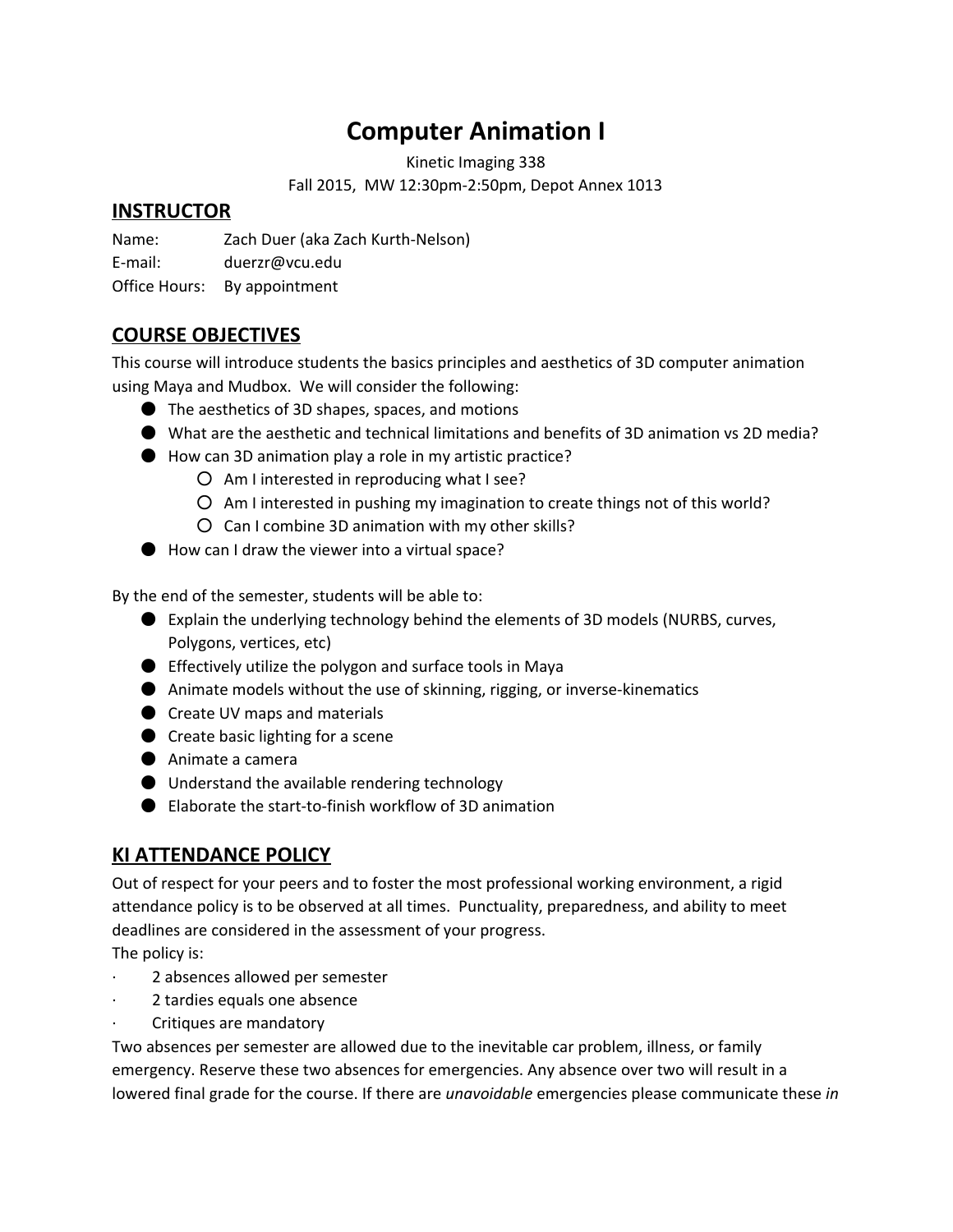*writing* to your instructor. *Do not* put the instructor into the position of having to determine if an absence is "excused" or not. There are no "excused" absences other than those noted in the university guidelines (military or university service).

If you miss a class, please get the information you have missed from a classmate and **be prepared**for the next class.

Coming to class late or leaving earlier is disruptive. Be aware that two tardies becomes one absence. A tardy is being over ten minutes late for class OR leaving class ten minutes before it is dismissed. These add up quickly so be diligent.

### **GRADING**

In grading your projects, I will base my grade on the following factors:

**Experimentation** - Evidence that you are pushing yourself to create something unique and interesting **Conceptual and developmental cohesion**- The solidity of your work's content, and the way in which that content is elaborated upon

**Technique**- Your skill with the technology to craftfully realize your intentions

**Assignment appropriateness**- Whether or not your work fits the description and requirements of the assignment

**Work ethic**- Evidence that you invested sufficient time, energy, and thought into the work

Assignments: ~7% each (50% evenly distributed across 7 assignments) Midterm: 20% Final: 20% Class Participation: 10%

*For each absence above your two allowed absences, 8% will be deducted from your final grade. For each tardy above your two allowed absences, 4% will be deducted from your final grade.*

### **DEADLINES / ASSIGNMENT TURN-IN**

All assignments will be turned in via Blackboard. They are due one hour before class begins.

All projects should be named "LastName\_FirstName\_AssignmentNumber.mb/mov/etc".

### **ASSIGNMENTS:**

This class will have 7 short assignments, a midterm, and a final. Below are listed general descriptions of these projects.

### **Assignment 1:**

Create a (roughly shaped) character model using only polygon primitives that have been manipulated by transform tools and nothing else.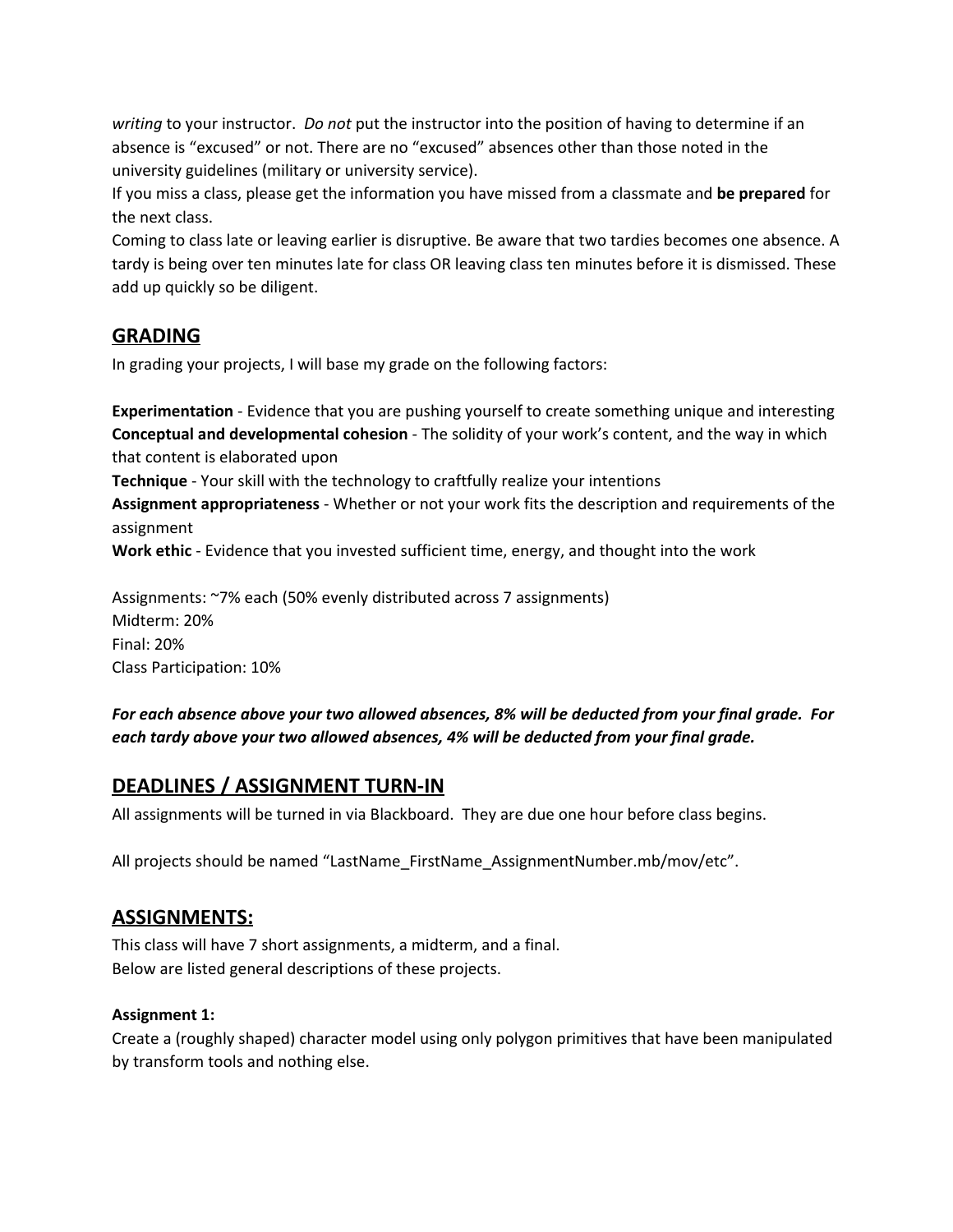#### **Assignment 2:**

Create a geometric model (this model will be paired with an organic model created in the next assignment). Character models are not allowed. No texturing, lighting, etc, is allowed.

#### **Assignment 3:**

Create an organic model (that stands in contrast to the geometric model from assignment 2). Character models are not allowed. No texturing, lighting, etc, is allowed.

#### **Assignment 4:**

Create textures and apply them as materials to your geometric and organic models.

#### **Assignment 5:**

Create a basic scene for your organic and geometric models. Light the scene. Don't spend too much time working on the scene itself - a simple backdrop is fine. Focus more on the lighting. Render 3 images of the scene.

#### **Midterm:**

Create a still-life scene. Model and texture all objects. No character models are allowed. Light the scene. Then, animate the objects. There are many ways to imagine the animation for the scene here are some suggestions if you're not sure where to start: Rube Goldberg puzzle, poltergeist, timelapse of growing or rotting. The animation can stay within the philosophical bounds of a still life, but it doesn't have to - it can be silly or serious. Create an animated camera that moves through the scene. The animation must be at least 30 seconds long at 24FPS. Render in Maya Software.

#### **Assignment 6:**

Read *Origin of the Work of Art* by Heidegger. Create a 15 second animation in response.

#### **Assignment 7:**

Watch Rick Roderick on Foucault: <https://www.youtube.com/watch?v=hP79SfCfRzo> Read *Las Meninas* by Foucault. Create a 15 second animation in response

**Final:** Create a 1 minute animation on any topic.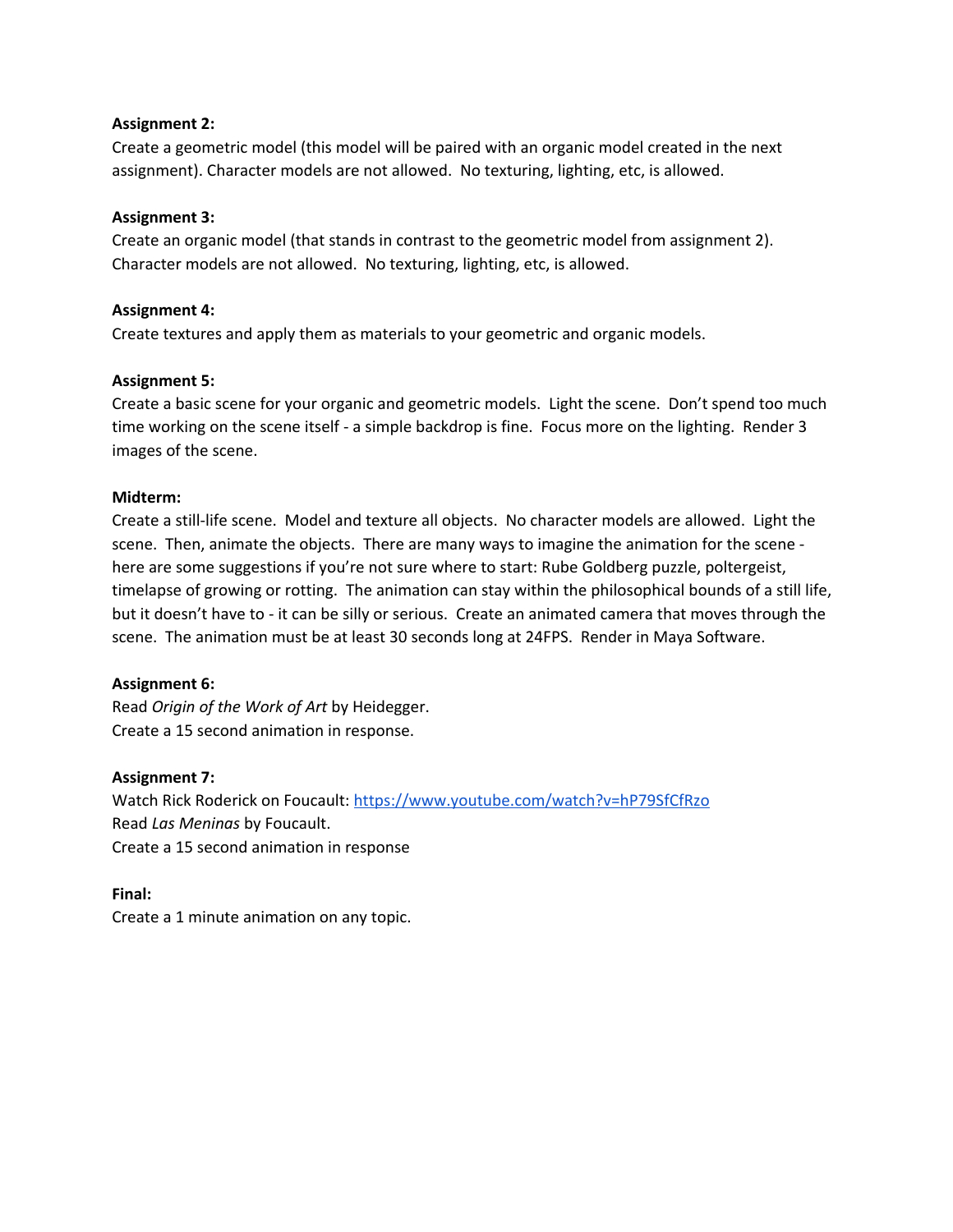## **ARTISTS TO CONSIDER**

I will draw from work by these artists (among potential others) to screen in class during the semester:

stephen hilyard claudia hart gregory bennett zhou li alex mcleod jennifer steinkamp zeitguised robert lue kurt hentschlager jim duesing brandon morse takuya hosogane graham young barry doupe francoise gamma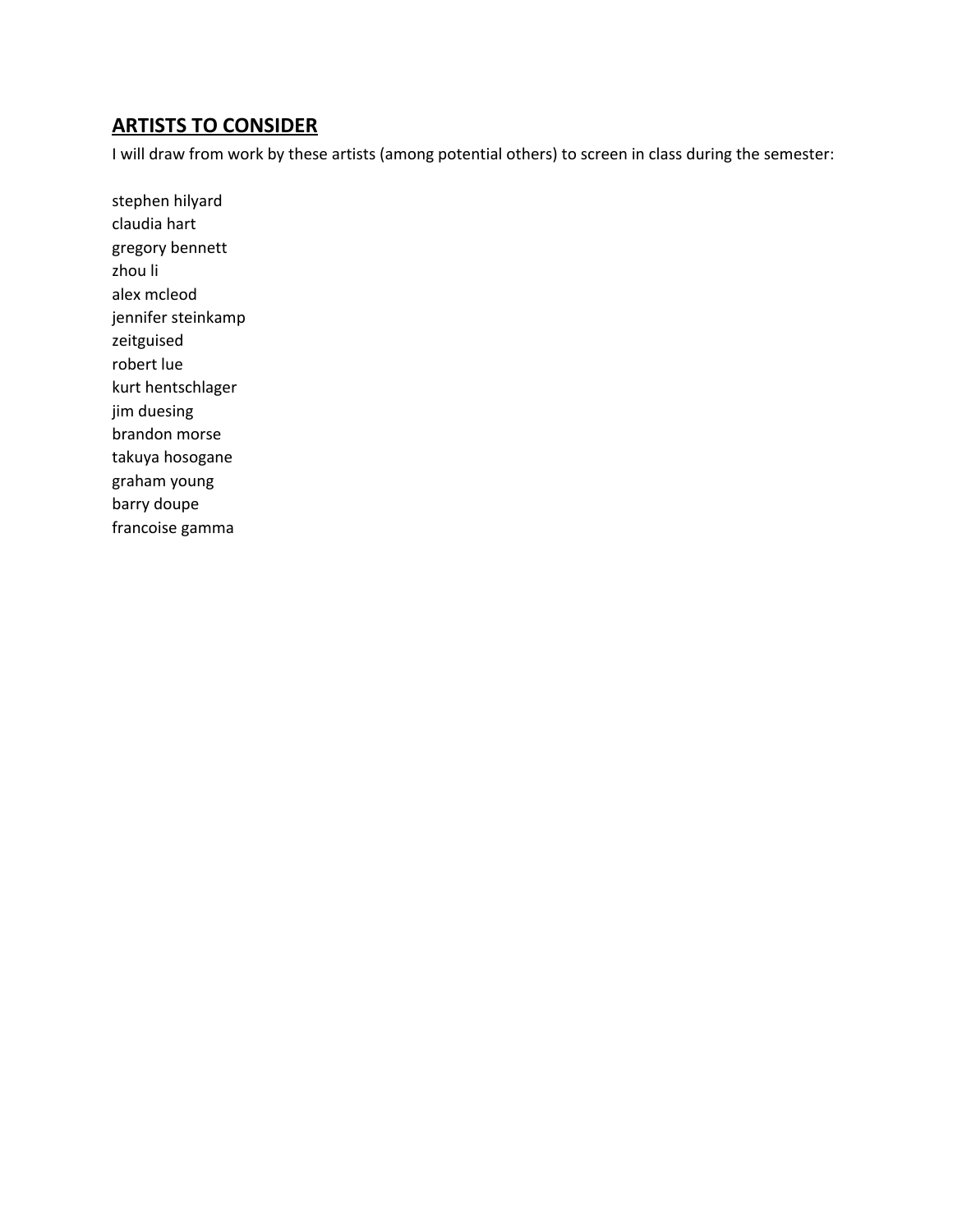### **CLASS SCHEDULE**

| Date:           | Classtime:                                                                                                                                        | Assignment:                            | <b>Digital Tutors Reference:</b>                                                                                                                                                                                                            |
|-----------------|---------------------------------------------------------------------------------------------------------------------------------------------------|----------------------------------------|---------------------------------------------------------------------------------------------------------------------------------------------------------------------------------------------------------------------------------------------|
| W 19 Aug        | Maya UI, 3D navigation, viewport<br>types, primitives, transform tools                                                                            | Assignment 1 given                     | Introduction to Maya 2015, 1-7<br>Beginner's Guide to Maya, 1-6                                                                                                                                                                             |
| M 24 Aug        | Booleans, extrusion, Assignment 2<br>worktime                                                                                                     | Assignment 1 due<br>Assignment 2 given | Modeling Reference Library, 1-5                                                                                                                                                                                                             |
| <b>W 26 Aug</b> | Surfaces and curves, Assignment 2<br>worktime                                                                                                     |                                        | Exploring NURBS in Maya, all<br>Modeling Hard Surfaces, all                                                                                                                                                                                 |
| M 31 Aug        | Soft select, component<br>manipulation, mesh smoothing,<br>Assignment 3 worktime                                                                  | Assignment 2 due<br>Assignment 3 given | Beginner's Guide to Maya, 7<br>Introduction to Maya 2015, 8-11<br>Quickstart to Modeling in Maya, all<br>Modeling Reference Library, 6                                                                                                      |
| W 2 Sep         | Edit Mesh tools, Assignment 3<br>worktime                                                                                                         |                                        | Beginner's Guide to Maya, 8-9<br>Modeling Reference Library, 7-21<br>Introduction to Maya 2015 15-33                                                                                                                                        |
| M 7 Sep         | <b>NO CLASS</b>                                                                                                                                   | <b>NO CLASS</b>                        | <b>NO CLASS</b>                                                                                                                                                                                                                             |
| W 9 Sep         | Project management, UV Mapping,<br>lambert/blinn/phong materials,<br>basic material settings, creating<br>diff/spec/bump textures in<br>Photoshop | Assignment 3 due<br>Assignment 4 given | Beginner's Guide to Maya, 13-14<br>Fundamentals of Texture Mapping, 1-8<br>Getting Started with UVs in Maya, all<br>UV Mapping Workflows in Maya, all<br>Texture Painting in Maya and<br>Photoshop, all<br>Introduction to Maya 2015, 35-44 |
| M 14 Sep        | Assignment 4 worktime                                                                                                                             |                                        |                                                                                                                                                                                                                                             |
| W 16 Sep        | Light types, basic rendering in Maya<br>software                                                                                                  | Assignment 4 due<br>Assignment 5 given | Introduction to Lighting in Maya, all<br>Beginner's Guide to Maya, 11-12, 15                                                                                                                                                                |
| M 21 Sep        | <b>NO CLASS</b>                                                                                                                                   | <b>NO CLASS</b>                        | <b>NO CLASS</b>                                                                                                                                                                                                                             |
| W 23 Sep        | <b>NO CLASS</b>                                                                                                                                   | <b>NO CLASS</b>                        | <b>NO CLASS</b>                                                                                                                                                                                                                             |
| M 28 Sep        | Timeline, attribute keying, graph<br>editor                                                                                                       | Assignment 5 due<br>Midterm given      | Beginner's Guide to Maya, 10<br>Beginner's Guide to Animation in Maya,<br>all<br>Quickstart to Animation in Maya, all                                                                                                                       |
| W 30 Sep        | Cameras, batch rendering,<br>animation settings, Midterm                                                                                          |                                        | Introduction to Rendering in Maya, all<br>Introduction to Camera Animation, all                                                                                                                                                             |